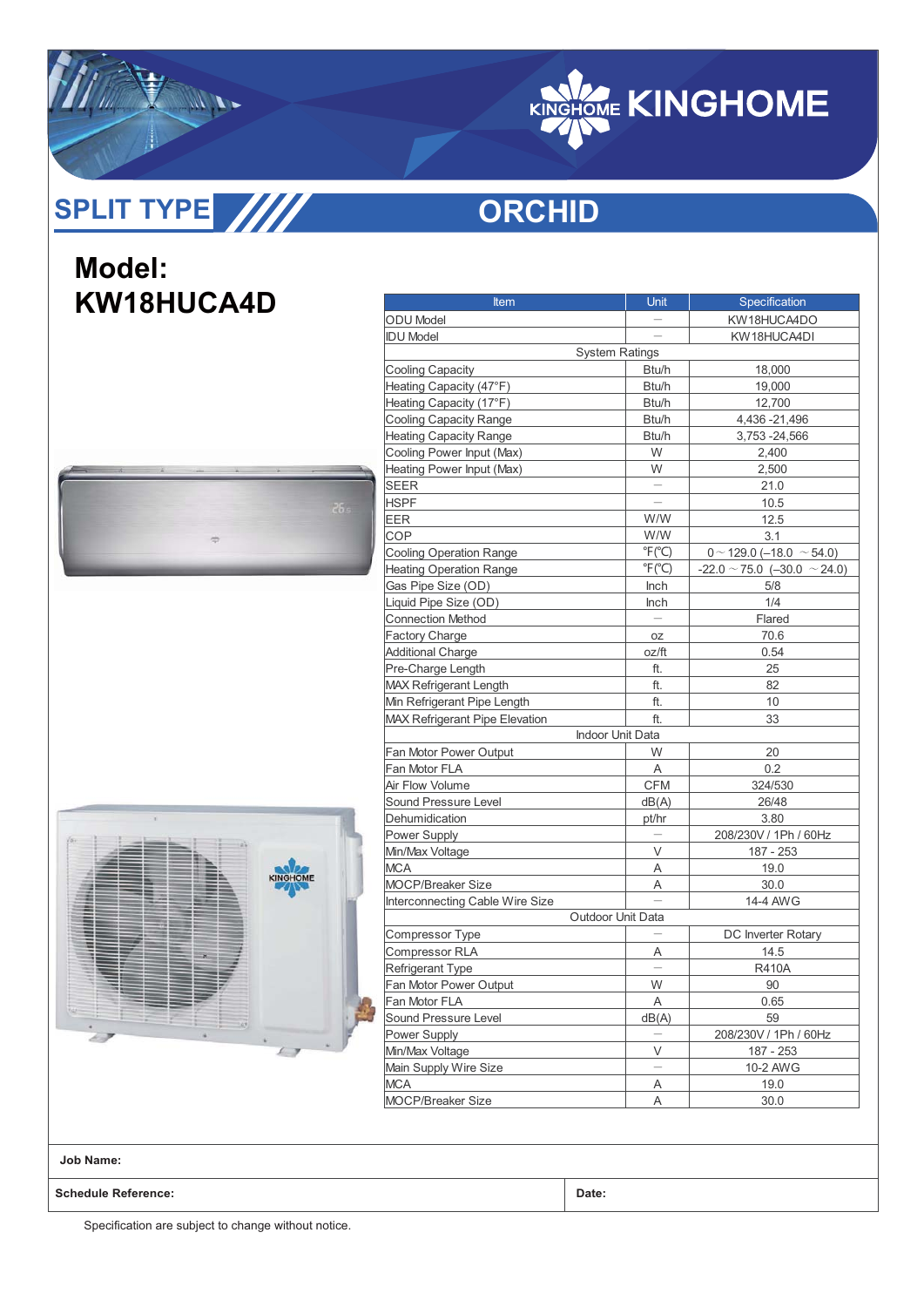

## Outline and Physical Dimen• ion of KW18HUCA4D.

 $71/3$ 

 $31/7$ 



 $\overline{27}$ 

. . . . . . .<br>السابقة

 $31/2$ 



| <b>Dimensions</b> |         |  |  |  |
|-------------------|---------|--|--|--|
| W                 | 37      |  |  |  |
| Н                 | $12)$ # |  |  |  |
|                   | ጸ       |  |  |  |

| Liquid Line Valve      | 1/4-in OD Flared |
|------------------------|------------------|
| <b>Gas Line Valve</b>  | 5/8-in OD Flared |
| <b>Drain Connector</b> | $5/8$ -in $OD$   |

Units: inch





| Liquid Line Valve | 1/4-in OD Flared |
|-------------------|------------------|
| Gas Line Valve    | 5/8-in OD Flared |

| Net Weight IDU   | Ib         |
|------------------|------------|
| Gross Weight IDU | Ib         |
| Net Weight ODU   | 141.1 lb   |
| Gross Weight ODU | $152.1$ lb |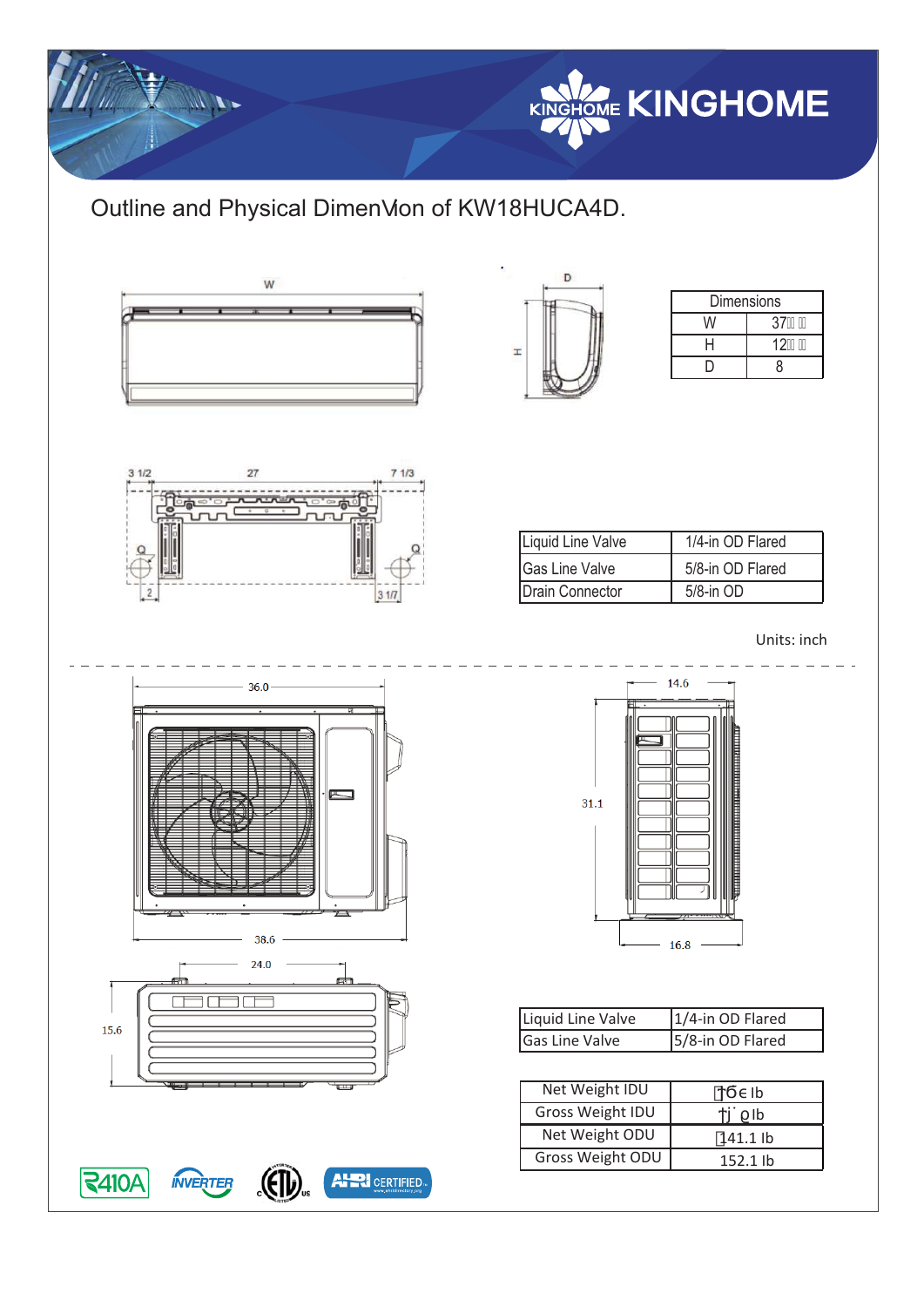

| <b>COOLING PERFORMANCE (BtuH)*</b> |                                         |            |                |            |           |            |           |            |
|------------------------------------|-----------------------------------------|------------|----------------|------------|-----------|------------|-----------|------------|
| <b>Outdoor</b>                     | <b>Indoor Entering Air Temperatures</b> |            |                |            |           |            |           |            |
| <b>Ambient</b>                     | 65°F DB                                 |            | 68°F DB        |            | 73°F DB   |            | 79°F DB   |            |
| <b>Temperature</b>                 | 55°F WB                                 |            | <b>57°F WB</b> |            | 61°F WB   |            | 64°F WB   |            |
| (DB)                               | ТC                                      | <b>SHC</b> | <b>TC</b>      | <b>SHC</b> | <b>TC</b> | <b>SHC</b> | <b>TC</b> | <b>SHC</b> |
| $5^{\circ}F$                       | 9,980                                   | 7,820      | 10,900         | 8,550      | 11,540    | 9,050      | 12,370    | 9,720      |
| $14^{\circ}F$                      | 10,480                                  | 8,220      | 11,480         | 9,010      | 12,130    | 9,510      | 12,950    | 10,160     |
| $23^{\circ}F$                      | 11,710                                  | 9,180      | 12,580         | 9,870      | 13,460    | 10,560     | 14,330    | 11,240     |
| $32^{\circ}F$                      | 12,330                                  | 9,680      | 13,250         | 10,400     | 14,180    | 11,120     | 15,090    | 11,830     |
| $41^{\circ}F$                      | 12,950                                  | 10,170     | 13,920         | 10,920     | 14,890    | 11,680     | 15,800    | 12,430     |
| $50^{\circ}$ F                     | 13,580                                  | 10,660     | 14,590         | 11,450     | 15,610    | 12,240     | 16,500    | 13,030     |
| 59°F                               | 14,200                                  | 11,130     | 15,260         | 11,970     | 16,320    | 12,800     | 17,380    | 13,630     |
| 68°F                               | 16,200                                  | 12,710     | 17,280         | 13,550     | 18,360    | 14,400     | 19,080    | 14,960     |
| $77^{\circ}$ F                     | 15,990                                  | 12,540     | 17,080         | 13,390     | 18,160    | 14,250     | 18,900    | 14,820     |
| 86°F                               | 15,160                                  | 11,890     | 16,240         | 12,730     | 17,320    | 13,580     | 18,180    | 14,260     |
| $95^{\circ}$ F                     | 14,300                                  | 11,210     | 15,370         | 12,050     | 16,440    | 12,890     | 17,510    | 13,740     |
| 104°F                              | 13,550                                  | 10,620     | 14,620         | 11,470     | 15,690    | 12,310     | 16,760    | 13,150     |
| 113°F                              | 12,800                                  | 10,040     | 13,870         | 10,880     | 14,940    | 11,720     | 16,010    | 12,560     |
| 122°F                              | 12,420                                  | 9,740      | 13,500         | 10,590     | 14,400    | 11,290     | 15,480    | 12,140     |

## **HEATING PERFORMANCE (BtuH)\***

| <b>Outdoor</b>     | <b>Indoor Entering Air Temperatures</b> |            |         |            |            |            |         |            |
|--------------------|-----------------------------------------|------------|---------|------------|------------|------------|---------|------------|
| <b>Ambient</b>     | 65°F DB                                 |            | 68°F DB |            | 73°F<br>DB |            | 79°F DB |            |
| <b>Temperature</b> | 55°F WB                                 |            | 57°F WB |            | 61°FWB     |            | 64°F WB |            |
| (DB)               | ТC                                      | <b>SHC</b> | TC      | <b>SHC</b> | <b>TC</b>  | <b>SHC</b> | TC      | <b>SHC</b> |
| $-22^{\circ}F$     | 15,990                                  | 15,990     | 15,510  | 15,510     | 15,350     | 15,350     | 15,200  | 15,200     |
| $-4$ °F            | 17,790                                  | 17,790     | 17,250  | 17,250     | 17,080     | 17,080     | 16,910  | 16,910     |
| $0^{\circ}F$       | 19,190                                  | 19,190     | 18,610  | 18,610     | 18,420     | 18,420     | 18,240  | 18,240     |
| $6^{\circ}$ F      | 19,990                                  | 19,990     | 19,390  | 19,390     | 19,190     | 19,190     | 19,000  | 19,000     |
| $10^{\circ}F$      | 19,990                                  | 19,990     | 19,390  | 19,390     | 19,190     | 19,190     | 19,000  | 19,000     |
| $16^{\circ}F$      | 19,990                                  | 19,990     | 19,390  | 19,390     | 19,190     | 19,190     | 19,000  | 19,000     |
| 19°F               | 19,990                                  | 19,990     | 19,390  | 19,390     | 19,190     | 19,190     | 19,000  | 19,000     |
| $24^{\circ}F$      | 19,990                                  | 19,990     | 19,390  | 19,390     | 19,190     | 19,190     | 19,000  | 19,000     |
| $32^{\circ}F$      | 19,990                                  | 19,990     | 19,390  | 19,390     | 19,190     | 19,190     | 19,000  | 19,000     |
| 41°F               | 19,990                                  | 19,990     | 19,390  | 19,390     | 19,190     | 19,190     | 19,000  | 19,000     |
| $43^{\circ}F$      | 19,990                                  | 19,990     | 19,390  | 19,390     | 19,190     | 19,190     | 19,000  | 19,000     |
| 47°F               | 19,990                                  | 19,990     | 19,390  | 19,390     | 19,190     | 19,190     | 19,000  | 19,000     |
| $53^{\circ}F$      | 20,190                                  | 20,190     | 19,580  | 19,580     | 19,380     | 19,380     | 19,190  | 19,190     |
| $59°$ F            | 20,650                                  | 20,650     | 20,030  | 20,030     | 19,830     | 19,830     | 19,630  | 19,630     |
| $64^{\circ}F$      | 21,090                                  | 21,090     | 20,450  | 20,450     | 20,250     | 20,250     | 20,050  | 20,050     |
| 70°F               | 21,490                                  | 21,490     | 20,840  | 20,840     | 20,630     | 20,630     | 20,430  | 20,430     |
| 75°F               | 21,790                                  | 21,790     | 21,130  | 21,130     | 20,920     | 20,920     | 20,710  | 20,710     |
| 78°F               | 21,990                                  | 21,990     | 21,330  | 21,330     | 21,110     | 21,110     | 20,900  | 20,900     |

VIII.

\* Maximum system capacity SHC- Sensible Capacity (BtuH)